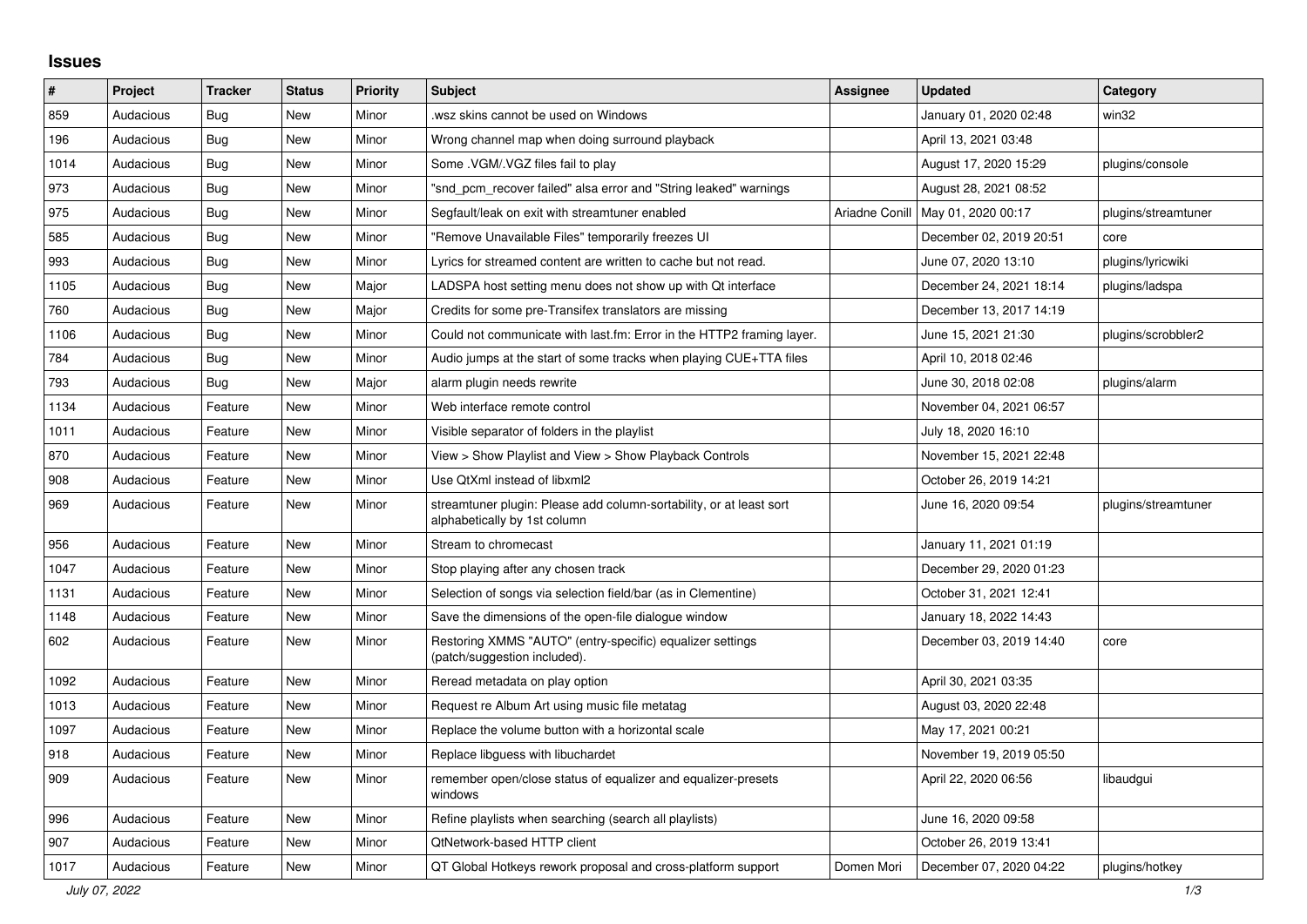| $\vert$ # | Project   | <b>Tracker</b> | <b>Status</b> | <b>Priority</b> | Subject                                                                         | <b>Assignee</b> | <b>Updated</b>           | Category           |
|-----------|-----------|----------------|---------------|-----------------|---------------------------------------------------------------------------------|-----------------|--------------------------|--------------------|
| 1072      | Audacious | Feature        | New           | Minor           | QT AOSD plugin                                                                  |                 | February 17, 2021 21:18  | plugins/aosd       |
| 1133      | Audacious | Feature        | New           | Major           | Provide an option to disable sorting playlists when you click column<br>header  |                 | March 13, 2022 01:19     | plugins/gtkui      |
| 786       | Audacious | Feature        | New           | Minor           | Port global hotkeys plugin to Windows                                           |                 | January 04, 2021 21:52   | plugins/hotkey     |
| 1088      | Audacious | Feature        | New           | Minor           | plugin: status icon: ADD option to select tray mouse Middle Click action        |                 | April 11, 2021 12:05     | plugins/statusicon |
| 429       | Audacious | Feature        | New           | Minor           | Please enable scrobbling to libre.fm in Scrobbler 2.0                           |                 | September 02, 2019 10:35 | plugins/scrobbler2 |
| 877       | Audacious | Feature        | New           | Minor           | Please add save option to cue playlists (patch included)                        |                 | March 07, 2019 04:18     | plugins/cue        |
| 1101      | Audacious | Feature        | New           | Major           | Please add media shortcut keys for Windows 10                                   |                 | December 03, 2021 16:31  | win32              |
| 913       | Audacious | Feature        | New           | Minor           | Play / create new playlist from selection                                       |                 | December 02, 2019 20:13  | plugins/qtui       |
| 1170      | Audacious | Feature        | New           | Minor           | Playback mode button                                                            |                 | April 22, 2022 16:01     |                    |
| 1048      | Audacious | Feature        | New           | Minor           | PipeWire support                                                                |                 | May 04, 2022 19:36       |                    |
| 1099      | Audacious | Feature        | New           | Minor           | Per-track ReplayGain shouldn't be enabled by default                            |                 | May 09, 2021 13:41       |                    |
| 924       | Audacious | Feature        | New           | Minor           | Option to replace playlist contents by drag and drop                            |                 | December 02, 2019 20:15  |                    |
| 51        | Audacious | Feature        | New           | Minor           | Option to inhibit suspend                                                       |                 | February 13, 2021 09:23  |                    |
| 1153      | Audacious | Feature        | New           | Minor           | Optional sort column for File Created/Modified date and time                    |                 | February 04, 2022 16:00  | libaudgui          |
| 873       | Audacious | Feature        | New           | Minor           | Optionally make "previous track" restart current track                          |                 | June 08, 2021 22:55      |                    |
| 1160      | Audacious | Feature        | New           | Minor           | Ogg Opus support for streams                                                    |                 | March 11, 2022 18:09     |                    |
| 1142      | Audacious | Feature        | New           | Minor           | MusicBrainz support for CD plugin                                               |                 | November 20, 2021 21:46  | plugins/cdaudio    |
| 1057      | Audacious | Feature        | New           | Minor           | Matroska (mka) chapter support                                                  |                 | August 27, 2021 22:54    |                    |
| 1093      | Audacious | Feature        | New           | Minor           | Make the Song Dialog (Qt) window wider by default                               |                 | May 17, 2021 15:36       |                    |
| 968       | Audacious | Feature        | New           | Minor           | Loop PSF files at normal loop points during repeat mode                         |                 | April 16, 2020 03:25     | plugins/psf        |
| 1151      | Audacious | Feature        | New           | Minor           | Load balance XSPF tracks with multiple location URIs                            |                 | January 28, 2022 19:10   |                    |
| 1071      | Audacious | Feature        | New           | Minor           | Linkage could be improved for packagers.                                        |                 | March 31, 2021 00:32     |                    |
| 1108      | Audacious | Feature        | New           | Minor           | HTTPS support for Windows builds                                                |                 | December 27, 2021 04:45  | plugins/neon       |
| 1098      | Audacious | Feature        | New           | Minor           | Hide empty Services playlist sub-menu                                           |                 | May 10, 2021 09:25       | libaudgui          |
| 500       | Audacious | Feature        | New           | Minor           | fullscreen album art                                                            |                 | April 08, 2020 19:17     |                    |
| 1130      | Audacious | Feature        | New           | Minor           | folders for tabs in the playlist head (an enhancement suggestion, not a<br>bug) |                 | October 24, 2021 19:04   |                    |
| 1082      | Audacious | Feature        | New           | Minor           | File writer option to pad track numbers with leading zeros                      |                 | March 31, 2021 00:15     | plugins/filewriter |
| 1116      | Audacious | Feature        | New           | Minor           | feature request: miniview mode with QT or GTK interace                          |                 | February 08, 2022 06:53  |                    |
| 875       | Audacious | Feature        | New           | Major           | Extended M3U support                                                            |                 | March 20, 2019 19:11     | plugins/m3u        |
| 1067      | Audacious | Feature        | New           | Minor           | Equalizer adjustments are coarse.                                               |                 | February 11, 2021 10:09  |                    |
| 955       | Audacious | Feature        | New           | Minor           | Enqueue option                                                                  |                 | April 09, 2020 03:54     |                    |
| 864       | Audacious | Feature        | New           | Minor           | Drag/drop songs into playlists displayed in the Playlist Manager                |                 | October 29, 2019 02:14   |                    |